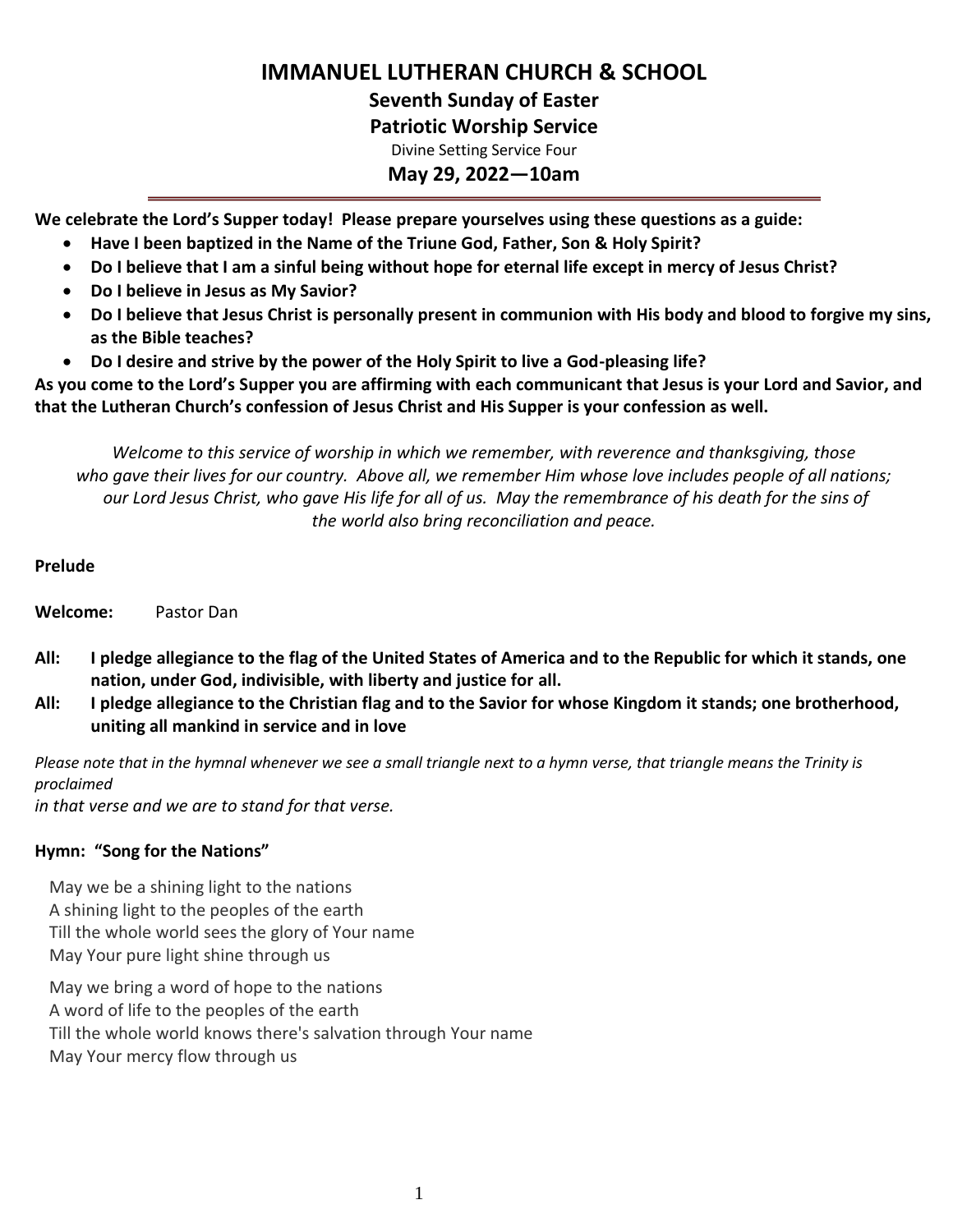May we be a healing balm to the nations A healing balm to the peoples of the earth Till the whole world knows the power of Your name May Your healing flow through us

May we sing a song of joy to the nations A song of praise to the peoples of the earth Till the whole world rings with the praises of Your name May Your song be sung through us

May Your kingdom come to the nations Your will be done to the peoples of the earth Till the whole world knows that Jesus Christ is Lord May Your kingdom come in us May Your kingdom come in us May Your kingdom come on earth by [Chris Christensen](https://www.invubu.com/music/show/artist/Chris-Christensen.html)

## **The Invocation** *(Please rise)*

- Pastor: Let us now approach our God with a true heart, in full assurance of God's power to heal and to forgive our sin. O Merciful God
- **People: Lord, You have loved your people from the beginning of time, desiring that we also love You and our neighbor with fullness of heart. We confess that we often seek wealth and security for ourselves, without acting generously toward others. Forgive us, Lord, and point us in Your ways. That we might reflect Your will for us and Your creation.**
- Pastor: Let us pause for a moment of silence for self-examination and reflection of God's Word.
- Pastor: God has promised that everyone who calls on the name of the Lord shall be saved. As a minister of the church of Christ and by His authority and His alone, I graciously declare to you in the name of Jesus; pardon and forgiveness for all your sins.

## **Psalm 33:12, 16-22**

- Pastor: Blessed is the nation whose God is the Lord.
- **People: the people He chose for His inheritance.**
- Pastor: No king is saved by the size of his army
- **People: no warrior escapes by his great strength**
- Pastor: A horse is a vain hope for deliverance
- **People: despite all its great strength it cannot save**
- Pastor: But the eyes of the Lord are on those who fear Him,
- **People: on those whose hope is in His unfailing love, to deliver them from death and keep them alive in famine.**
- Pastor: We wait in hope of the Lord; He is our help and our shield.
- **People: In Him our hearts rejoice for we trust in His holy name.**
- Pastor: May Your unfailing love rest upon us.
- **People: O Lord, even was we put our hope in You!**
- **Introit**
- Pastor: Hear my cry, O God, listen to my prayer; for You have been my refuge, a strong tower against the enemy. For You, O God, have heard my vows; You have given me the heritage of those who fear Your name. Prolong the life of the king; may His years endure to all generations! May He be enthroned forever before God; appoint steadfast love and faithfulness to watch over Him! So will I ever sing praises to You name, as I perform my vows day after day.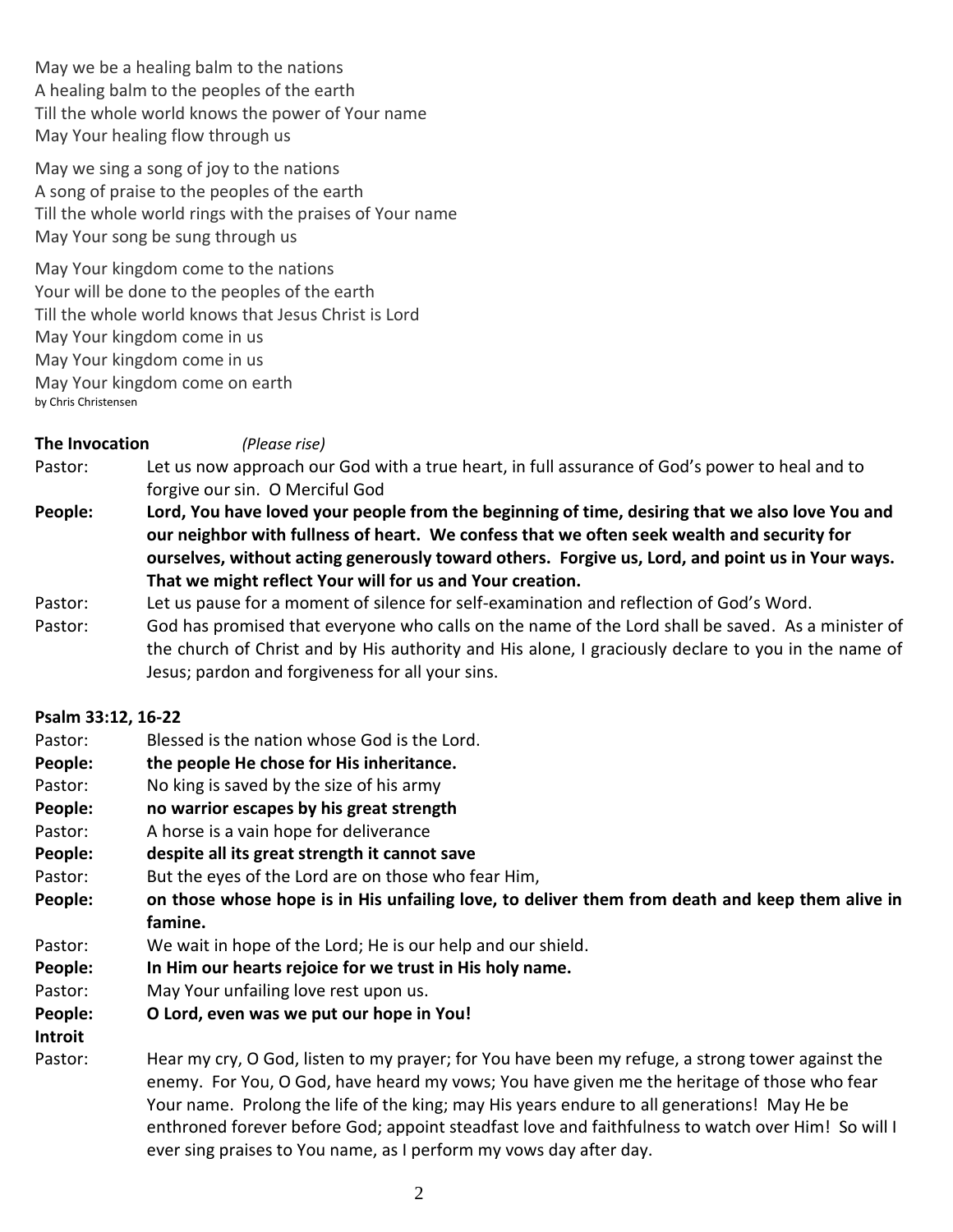### **The First Reading –** 2 Samuel 22:2-4

<sup>2</sup> He said, "The Lord is my rock and my fortress and my deliverer, <sup>3</sup>my God, my rock, in whom I take refuge, my shield, and the horn of my salvation, my stronghold and my refuge, my savior; you save me from violence.

4 I call upon the LORD, who is worthy to be praised,

and I am saved from my enemies.

Pastor: This is the Word of the Lord.

### **People: Thanks be to God.**

**Special Music:** "Jesus Shall Reign" *Hand Bells w/trumpet players*

#### **The Second Reading –** Romans 10:8-17

<sup>8</sup> But what does it say? "The word is near you, in your mouth and in your heart" (that is, the word of faith that we proclaim); <sup>9</sup> because, if you confess with your mouth that Jesus is Lord and believe in your heart that God raised him from the dead, you will be saved.

<sup>10</sup> For with the heart one believes and is justified, and with the mouth one confesses and is saved.

 $11$  For the Scripture says, "Everyone who believes in him will not be put to shame."

<sup>12</sup> For there is no distinction between Jew and Greek; for the same Lord is Lord of all, bestowing his riches on all who call on him.

 $13$  For "everyone who calls on the name of the Lord will be saved."

<sup>14</sup> How then will they call on him in whom they have not believed? And how are they to believe in him of whom they have never heard? And how are they to hear without someone preaching?

<sup>15</sup> And how are they to preach unless they are sent? As it is written, "How beautiful are the feet of those who preach the good news!"

<sup>16</sup> But they have not all obeyed the gospel. For Isaiah says, "Lord, who has believed what he has heard from us?"

<sup>17</sup> So faith comes from hearing, and hearing through the word of Christ.

Pastor: This is the Word of the Lord.

#### **People: Thanks be to God.**

#### **The Gospel**

Pastor: The Holy Gospel is written in the 15<sup>th</sup> chapter of St. John beginning at the 12<sup>th</sup> verse.

#### **People: Glory to You, O Lord.**

 $12$  "This is my commandment, that you love one another as I have loved you.

<sup>13</sup> Greater love has no one than this, that someone lay down his life for his friends.

<sup>14</sup> You are my friends if you do what I command you.

<sup>15</sup> No longer do I call you servants, for the servant does not know what his master is doing; but I have called you friends, for all that I have heard from my Father I have made known to you.

<sup>16</sup> You did not choose me, but I chose you and appointed you that you should go and bear fruit and that your fruit should abide, so that whatever you ask the Father in my name, he may give it to you.

<sup>17</sup> These things I command you, so that you will love one another.

Pastor: This is the Gospel of our Lord.

**People: Praise to You, O Christ.**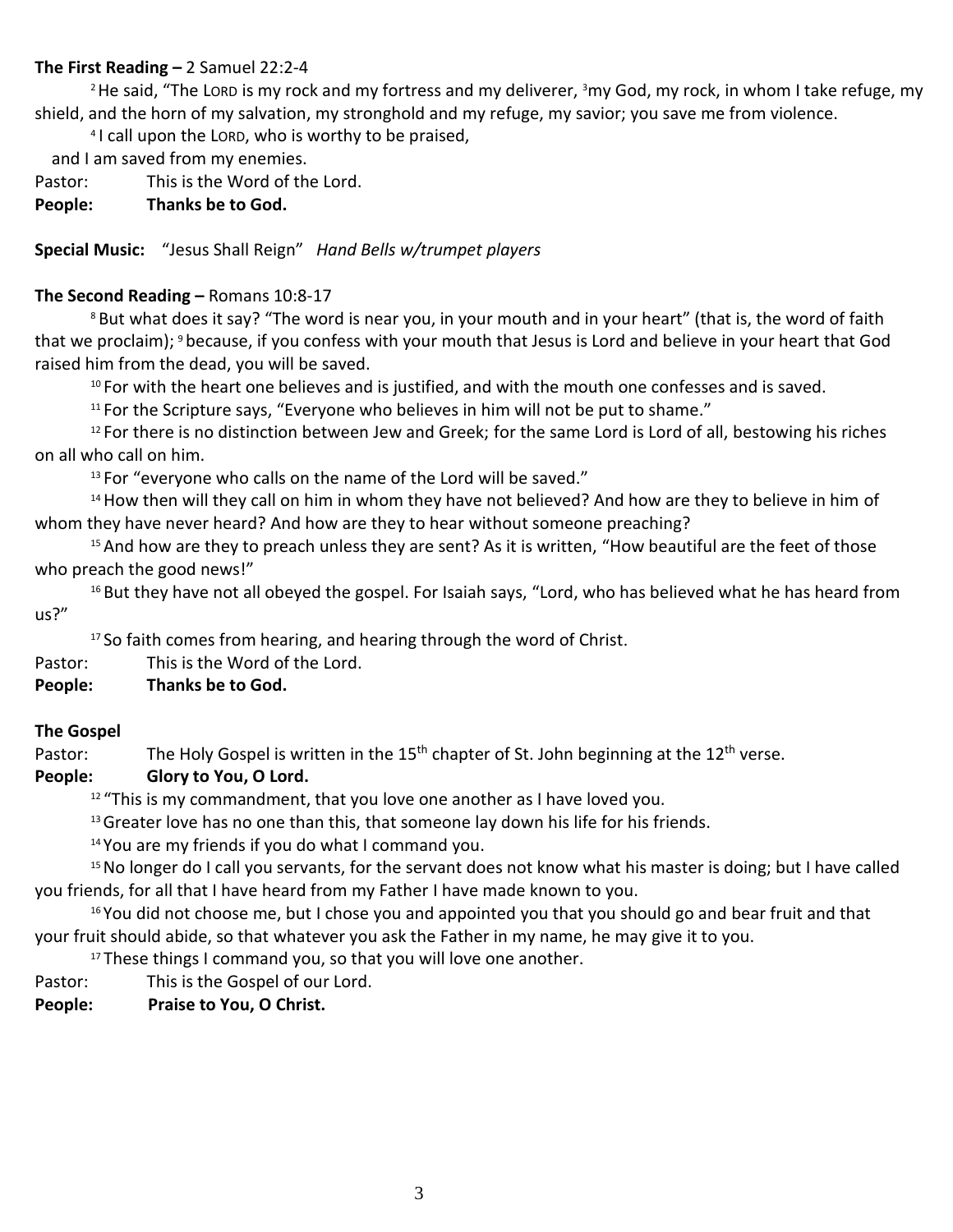### **The Apostles Creed**

**All: I believe in God the Father Almighty, Maker of heaven and earth. And in Jesus Christ His only Son, our Lord; Who was conceived by the Holy Spirit, Born of the Virgin Mary; suffered under Pontius Pilate, was crucified, died and was buried; He descended into hell; The third day He rose again from the dead; He ascended into heaven and sits at the right hand of God the Father Almighty; From thence He will come to judge the living and the dead.**

**I believe in the Holy Spirit; the holy Christian Church, the communion of saints; the forgiveness of sins; the resurrection of the body; and life everlasting. Amen.**

### **Hymn: "America the Beautiful"** *w/Deb Albers on Trumpet*

O beautiful for spacious skies, For amber waves of grain, For purple mountain majesties Above the fruited plain! America! America! God shed His grace on thee, And crown thy good with brotherhood From sea to shining sea!

O beautiful for pilgrim feet Whose stern impassioned stress, A thoroughfare for freedom beat Across the wilderness! America! America! God mend thine every flaw, Confirm thy soul in self-control, Thy liberty in law!

O beautiful for heroes proved in liberating strife, Who more than self their country love And mercy more than life! America! America! May God thy gold refine Till all success be nobleness, And every gain divine!

O beautiful for patriot dream That sees beyond the years, Thine alabaster cities gleam Undimmed by human tears! America! America! God shed His grace on thee, And crown thy good with brotherhood

From sea to shining sea!

By Katherine Lee Bates; (1859-1929) Inspired by a trip to Pikes Peak in 1893, Katherine Lee Bates wrote the poem America the Beautiful. Her poem first appeared in print on July 4, 1895 in The Congregationalist, a weekly journal. Ms. Bates revised the lyrics in 1904 and again in 1913.

**Sermon:** "Remembering" Psalm 33:12

#### **Offering**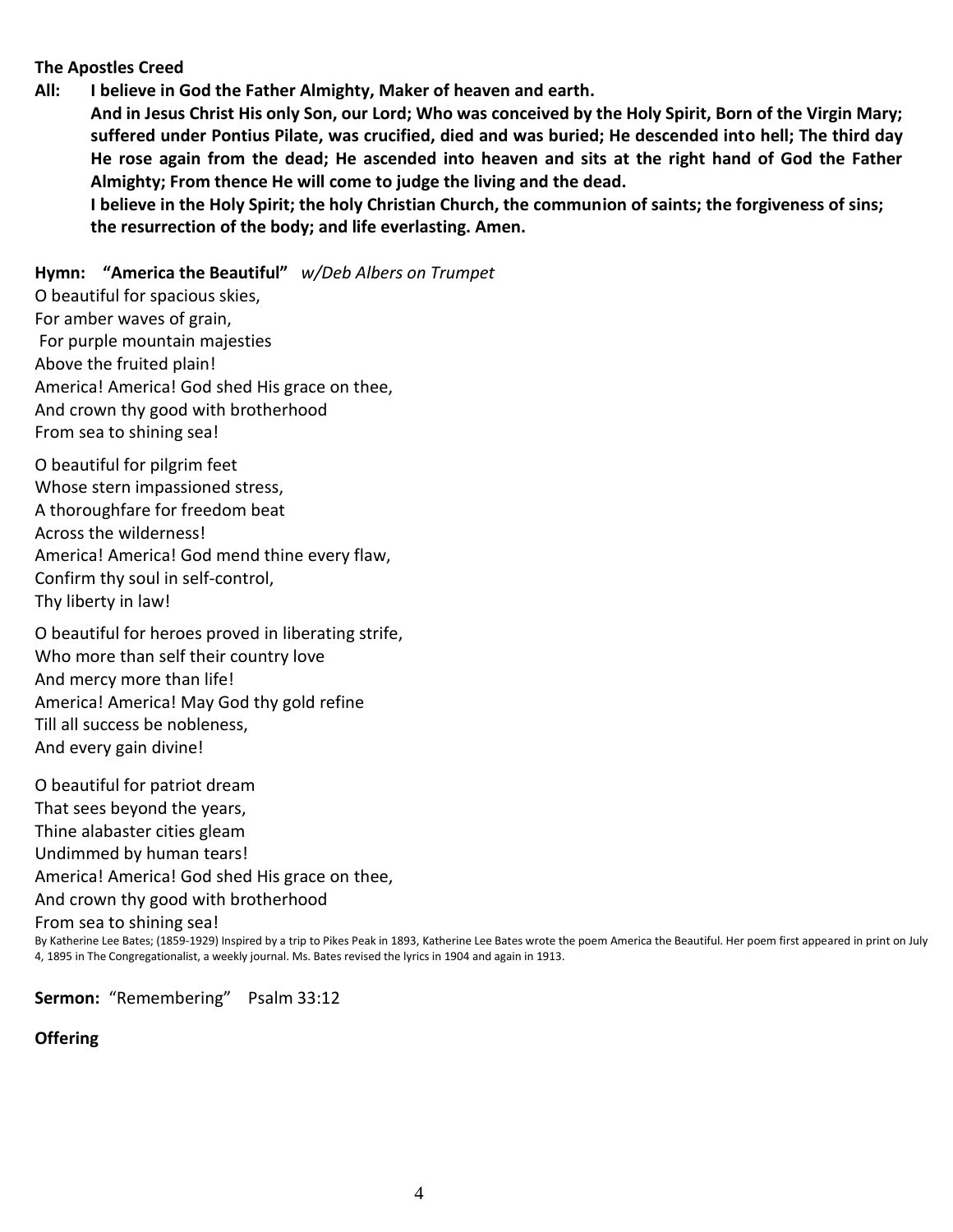## **The Prayers**

Peace & comfort for the family of Virginia, mother of Doug Felton Peace & comfort for the family of Lindy Stevens Peace & comfort for all the families of victims of Robb Elementary School shooting in Uvalde, TX Safe travels to Wisconsin for Doug Felton Safe travels for Jim Levi and Lorraine Truax Safe travels for the Clarke family of 5, driving to California God's guidance and encouragement as Pastor Olsen considers the call from Immanuel

## **The Lord's Prayer** *(Please stand)*

**All: Our Father who art in heaven, hallowed be Thy name, Thy kingdom come, Thy will be done on earth as it is in heaven; give us this day our daily bread; and forgive us our trespasses as we forgive those who trespass against us; and lead us not into temptation, but deliver us from evil. For thine is the kingdom and the power and the glory forever and ever. Amen.**

(Please help us keep our attendance numbers accurate by filling out the attendance cards and giving to Ushers c *communion.)*

#### **THE LORD'S SUPPER**

#### *Sung to the tune of the Battle hymn of the Republic*

| All:    | We will know Him in the body and the blood that we now eat.                                        |
|---------|----------------------------------------------------------------------------------------------------|
|         | We will know Him in the sons of God who at His table meet                                          |
|         | So with all the saints who ever lived we joyfully repeat;                                          |
|         | God's Son is living on! Glory, glory hallelujah                                                    |
|         | Glory, glory hallelujah! Glory, glory hallelujah! God's Son is living on!                          |
| All:    | The Consecration of the Bread and the Wine                                                         |
| Pastor: | Come to the table and meet the God of love who calls you here. Let this great love empower you now |
|         | and for the days ahead and may His peace be with You forevermore.                                  |
| All:    | In this meal we find love that will transform our daily life.                                      |
|         | We will see and taste Christ here among us, grace to cover strife.                                 |
|         | And the Lord is now exalted in this meal of glorious love,                                         |
|         | Our Lord is living on!                                                                             |
|         | Glory, glory hallelujah, Glory, glory hallelujah. Glory, glory hallelujah! Our Lord is living on!  |

### **Welcome to the Table of the Lord**

**Distribution Hymns:** "Battle Hymn of the Republic"  *w/Deb Albers on Trumpet* Mine eyes have seen the glory of the coming of the Lord He is trampling out the vintage where the grapes of wrath are stored He have loosed the fateful lightening of His terrible swift sword His truth is marching on Glory, glory Hallelujah, Glory, glory Hallelujah Glory, glory Hallelujah, Our God is marching on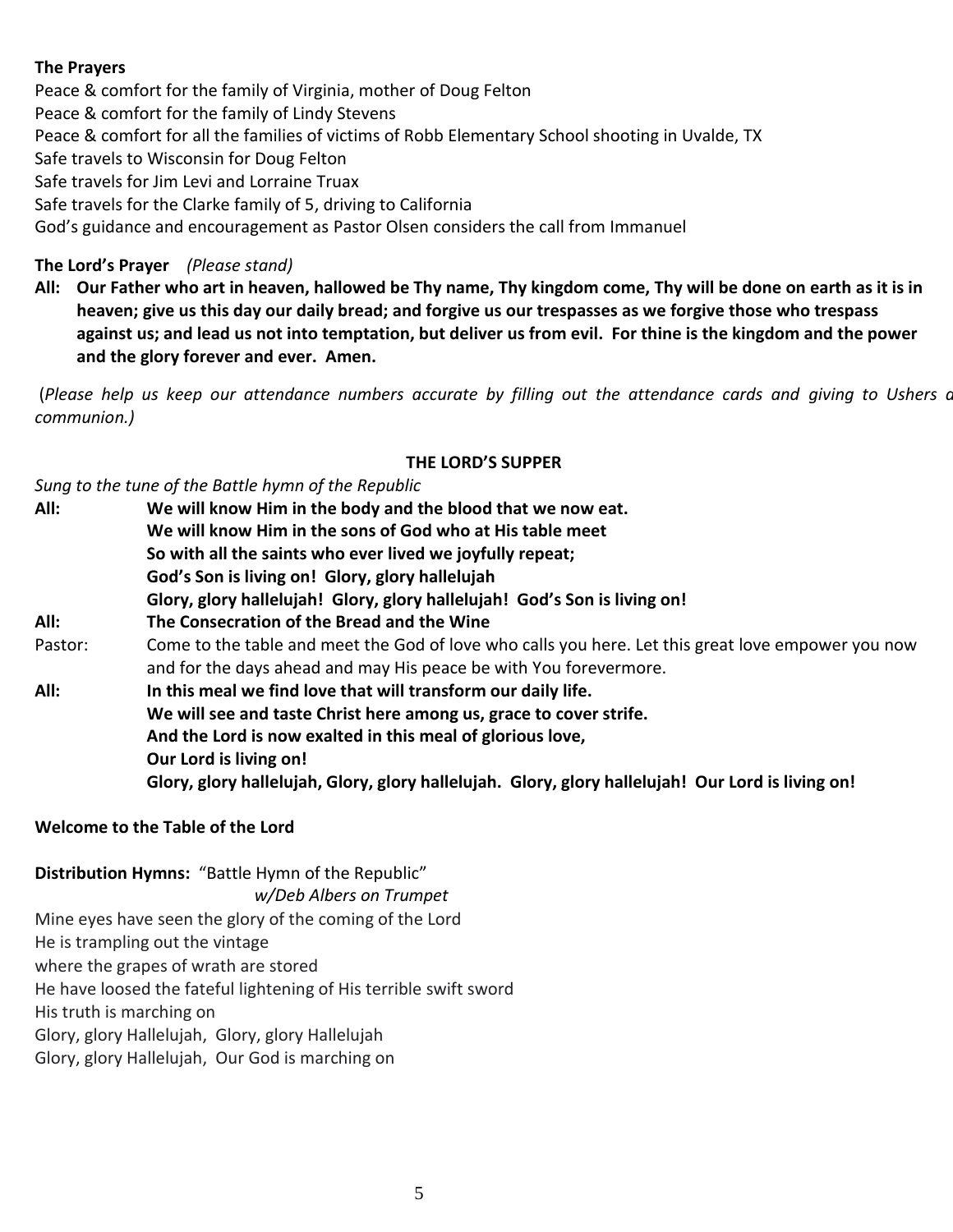I have seen him in the watch-fires of a hundred circling camps They have builded Him an altar in the evening dews and damps I can read His righteous sentence by the dim and flaring lamps His day is marching on Glory, glory Hallelujah Glory, glory Hallelujah Glory, glory Hallelujah Our God is marching on

He has sounded forth the trumpet that shall never sound retreat He is sifting out the hearts of men before His judgment seat Oh, be swift, my soul to answer Him, be jubilant, my feet Our God is marching on Glory, glory Hallelujah Glory, glory Hallelujah Our God is marching on

In the beauty of the lilies Christ was born across the sea With a glory in His bosom that transfigures you and me As He died to make men holy, let us die to make men free While God is marching on Glory, glory Hallelujah Glory, glory Hallelujah Glory, glory Hallelujah While God is marching on Source: [LyricFind](https://www.lyricfind.com/) Songwriters: Julia Ward Howe Battle Hymn of the Republic lyrics © Integrity Music, Universal Music Publishing Group

#### **Post-Communion Closing Prayer**

Pastor: Let us pray

**All: We give thanks to You dear Lord, that You have refreshed us through this salutary gift and we pray that You would strengthen our faith in You and in fervent love toward one another. By Your Holy Spirit enable us to serve You. In Jesus' name, Amen.** 

*Greet one another*

## **The Benedicamus and Benediction**

Pastor: Let us bless the Lord

**People: Thanks be to God.**

Pastor: The Lord bless you and keep you. The Lord make His face shine on you and be gracious to you. The Lord look upon you with favor and give you peace.

People: **Amen.**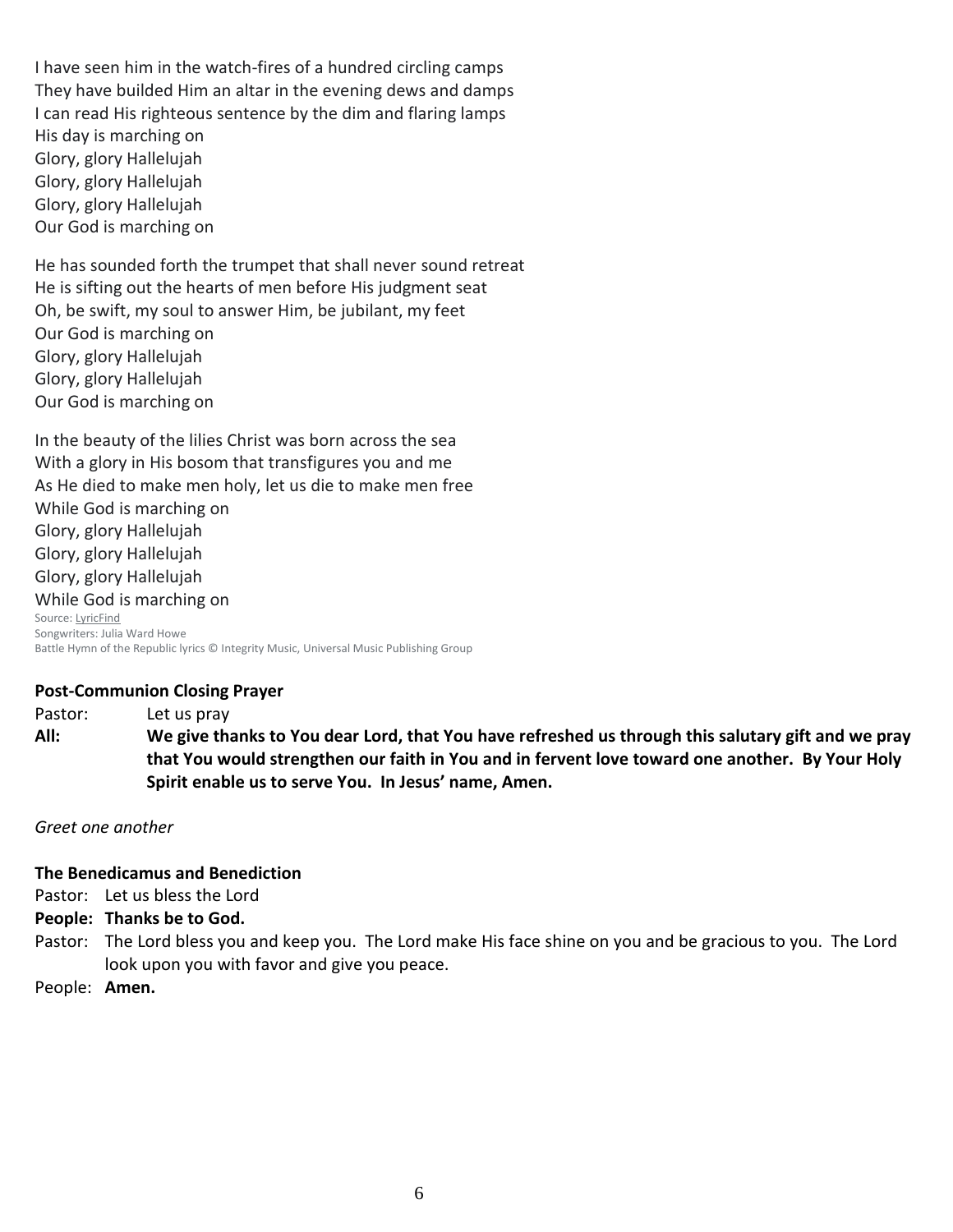# **Closing Hymn: God Bless America** *w/Deb Albers on Trumpet*

God bless America, land that I love Stand beside her and guide her Through the night with the light from above From the mountains to the prairies To the oceans white with foam God bless America, my home sweet home God bless America, my home sweet home **Source: [LyricFind](https://www.lyricfind.com/)  Songwriters: Irving Berlin God Bless America lyrics © Concord Music Publishing LLC, Sony/ATV Music Publishing LLC**

## **Farewell and Godspeed to Deb Albers entering Retirement**

Pastor: Beloved in the Lord, Deb Albers, is retiring as 7<sup>th</sup> grade teacher. At this time of farewell and Godspeed, let us hear the Word of the Lord. I thank my God in all my remembrance of you, always in every prayer of mine for you all making my prayer with joy, because of your partnership in the gospel from the first day until now. And I am sure of this, that he who began a good work in you will bring it to completion at the day of Jesus Christ. It is right for me to feel this way about you all, because I hold you in my heart, for you are all partakers with me of grace, both in my imprisonment and in the defense and confirmation of the Gospel. For God is my witness, how I yearn for you all with the affection of Christ Jesus.

Commit your way to the Lord, trust in him, and he will act.

I lift up my eyes to the hills. From where does my help come?

My help comes from the Lord, who made heaven and earth.

Lord, you have been our dwelling place in all generations.

Before the mountains were brought forth, or ever you had formed the earth and the world, from everlasting to everlasting you are God.

Blessed shall you be in the city, and blessed shall you be in the field.

Blessed shall you be when you come in, and blessed shall you be when you go out.

Satisfy us in the morning with Your steadfast love, that we may rejoice and be glad all our day**s**.

Let your work be shown to Your servants, and Your glorious power to their children**.**Let the favor of the Lord our God be upon us, and establish the work of our hands upon us; yes, establish the work of our hands!

| Pastor: | Lord God, heavenly Father, we give thanks for all the blessings You have bestowed on this<br>congregation through the faithful service of Deb Albers. Grant that her example of faithful<br>devotion to Your Word and loving service to others may, by Your grace, be a blessing and<br>encouragement to many. In Your mercy support and strengthen her in her retirement, and<br>grant her Your peace and blessedness now and forever; through Jesus Christ, Your Son, our<br>Lord, who lives and reigns with You and the Holy Spirit, one God, now and forever. |
|---------|-------------------------------------------------------------------------------------------------------------------------------------------------------------------------------------------------------------------------------------------------------------------------------------------------------------------------------------------------------------------------------------------------------------------------------------------------------------------------------------------------------------------------------------------------------------------|
| People: | Amen.                                                                                                                                                                                                                                                                                                                                                                                                                                                                                                                                                             |
| Pastor: | Go in peace and joy. The almighty and most merciful God, the Father, the Son, and the Holy                                                                                                                                                                                                                                                                                                                                                                                                                                                                        |

Spirit, be with you, and bless and strengthen you both now and forevermore.

**People: Amen.**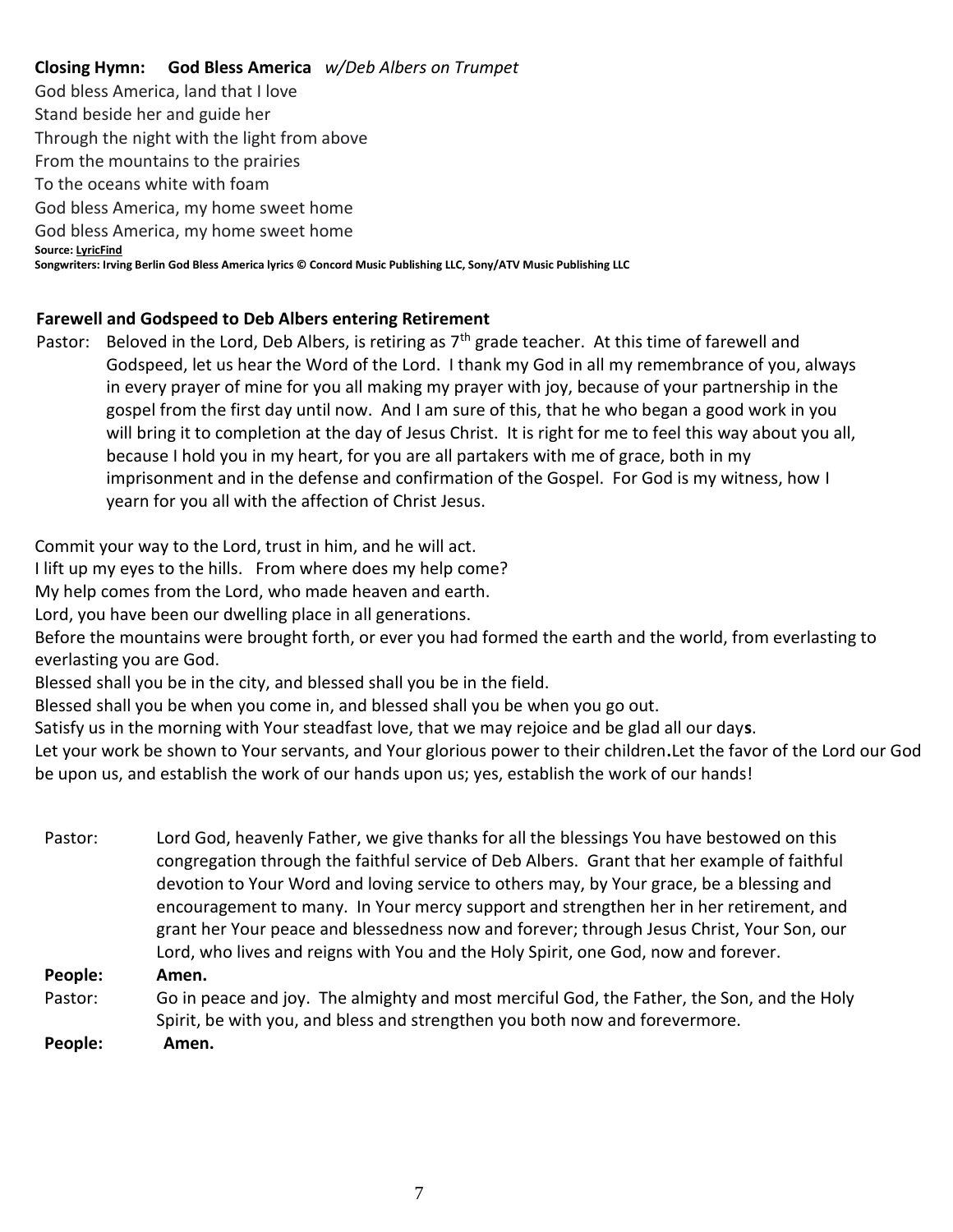| <b>Our Vision</b> |                                                                                              |
|-------------------|----------------------------------------------------------------------------------------------|
| All:              | Through Word and Sacrament ministry, we share the love, joy, and peace of Jesus Christ among |
|                   | ourselves and with those around us.                                                          |
| Pastor:           | Our worship has ended, our service now begins.                                               |
|                   | Let us go in peace.                                                                          |
| All:              | And serve the Lord.                                                                          |

**Altar flowers are placed to the glory of God.**

*The Hispanic Congregation service wants to give thanks to this beautiful family of Immanuel. Each one of you reflects the love of Jesus Christ and together we will grow the kingdom of God Blessings Pastor Miguel and Katherine* 

*Services will be live-streamed and a recording of service will be posted by the end of the day. You may watch these on Facebook, YouTube or go to website under Worship or scroll down on home page and find the latest services.* 

#### *Please keep the church office updated on prayers that have been asked to be kept on indefinitely, military and ones for continued healing or cancer treatments.*

#### **Continued Prayers**

Peace & comfort for the family of Regina Goodwin, niece of the Plumb's Peace & comfort for the family of son of Kathleen, friend of Bev Lowe Peace & comfort for the family of Rev. Juan Gonzalez, from Beautiful Savior, Lehigh Acres, FL We pray to God our Lord for the new Hispanic Mission in Immanuel and that through the Holy Spirit he will give us guidance to share the Gospel with new families.

Employment for those struggling to find a job

#### **Healing**

#### **Battling with Cancer or Serious Illness**

Lindy Stevens, as she is on permanent kidney dialysis Barbara LaVere Vickie Potter, friend of Lynda Smith Dr. Khalid Mahmood, father of Farrah Briggs Richard Seedroff Barbara Knott Yvonne Lenzen, grandmother of Grace Sierra Gloria McNail, aunt of Susan Tumlin Pat, suffering with dementia, Aunt of Beth Hutches Cathy Nichols with terminal cancer, mother of Cathy Wilson Raymond, brother of Barbara LaVere David, brother of Larry Habeck Tracy, cousin of Jacquelyn Hahn Lisa Steinbrueck, niece of the Steinbrueck's Alan Sparks Don Swisher, step-father of Larry Habeck Bill, (w/brain cancer) uncle of Brian Littrel Tom Meyferth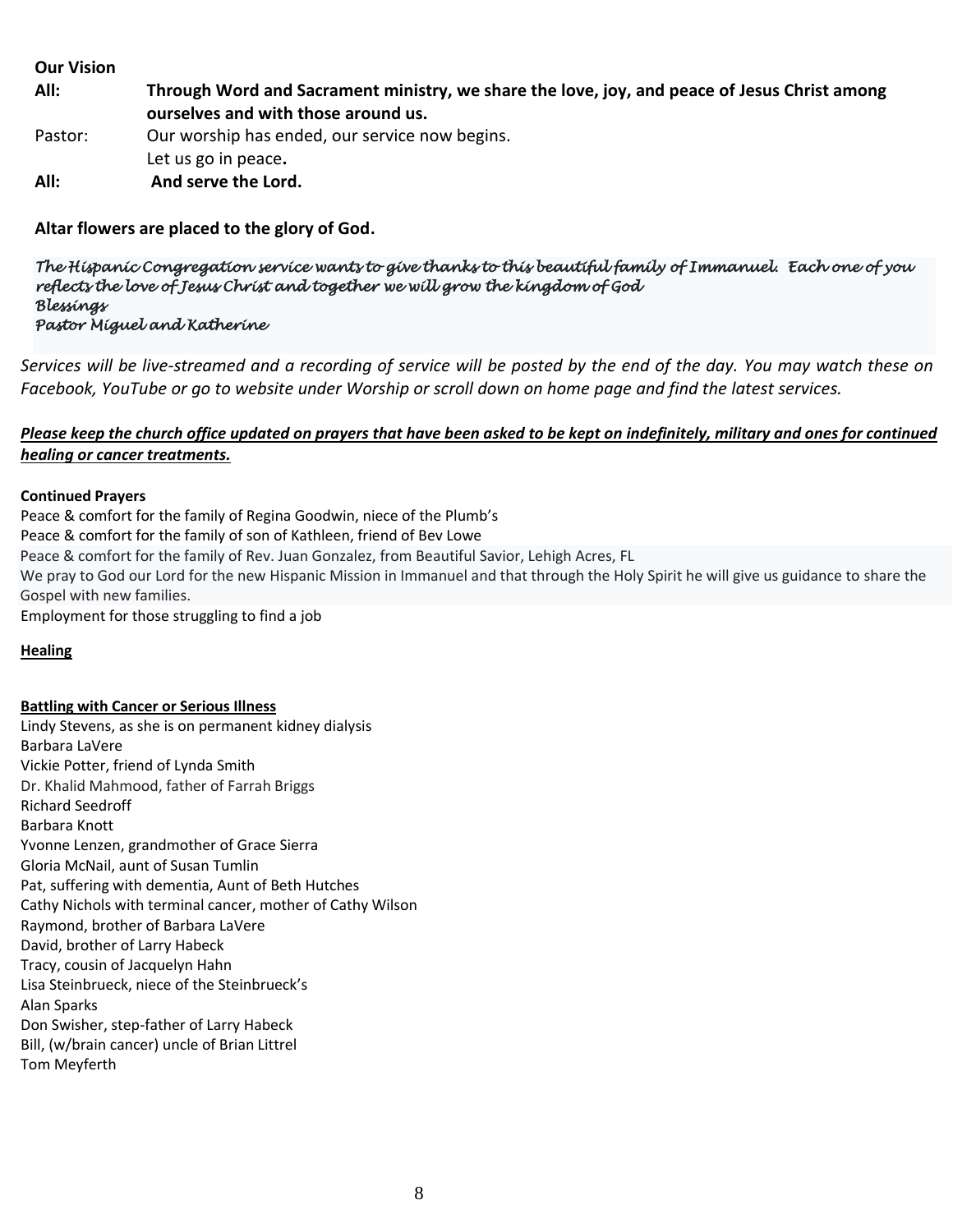#### **PRAYERS FOR THOSE SERVING OUR COUNTRY Safety for… and strength for families:**

Matthew Reikowski as he is deployed on the Carl S. Vinson Logan Crouse, US Army, great-nephew of Joan Crouse, stationed at Ft. Campbell in NC Carson Crouse, US Army, great-nephew of Joan Crouse, stationed at Ft. Bragg Samuel Drake, Captain stationed at Holloman AFB in Alamogordo, NM, son of Kerry Drake Cpl. Xander Ritter, USMC, stationed at Camp Pendleton, CA

Matthew Albers, Major in USAF and in command in Sacramento, CA, son of Deb Albers Gavin Mattson, para-rescue man, stationed in the Panhandle of FL, grandson of Edith Mattson

Jeremy Brockmeier (USMC) & family, stationed in South Korea, son of Jerry and Janice Brockmeier

**ALSO, FOR ALL LAW ENFORCEMENT OFFICERS AND FIRST RESPONDERS**

#### **PRAYERS FOR OUR FAMILIES**

 $\overline{a}$ 

Sunday: Rusty Hester, Skyler Monday: Cecil & Debbie Hock Tuesday: Jeff Hoening, Kerrie, Dirk, Zack, Megan Wed: Debbie Hofman, Ryan, Sarah, Nicholas, Allena Thursday: Kathy Hogue, Jim Friday: Beth Hutches, John Saturday: Aaron & Donna Hynick, Andrew, Jonah

#### **PRAYERS FOR OUR SCHOOL STUDENTS & FAMILIES**

Sunday Jacob, Lukas, Noah Hardesty Monday: Yaliana Hernandez Tuesday: RaeLynn & Ronald Hockman Wed: Harrison Howells Thurs: Ellena Iturriaga Friday: Aria Ivory Saturday: Elijah Jennings